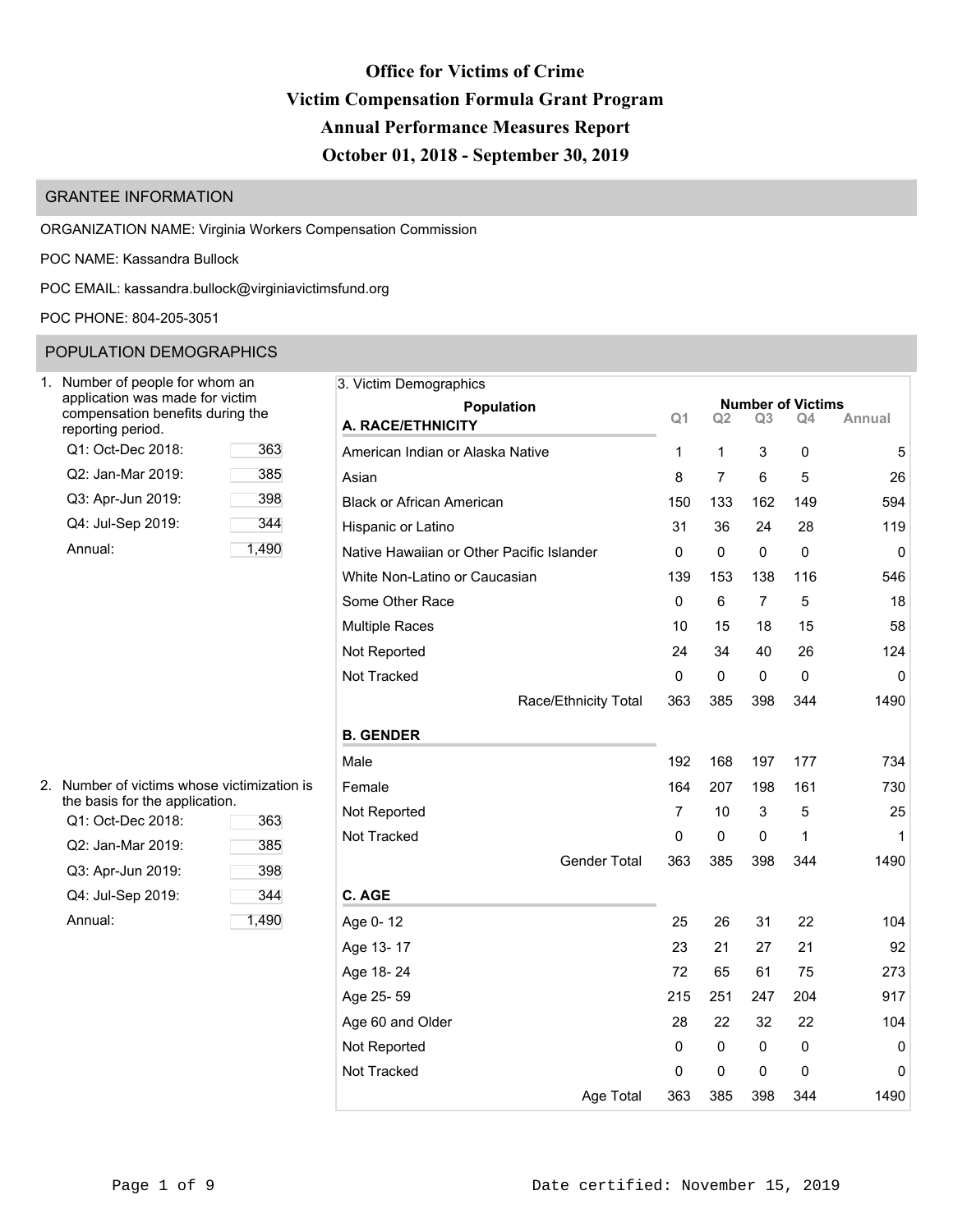# PERFORMANCE MEASURES

4. Based on your program's general procedure, indicate if

Q1: Oct-Dec 2018:

Victims and indirect victims generally count as separate applications

Q2: Jan-Mar 2019:

Victims and indirect victims generally count as separate applications

Q3: Apr-Jun 2019:

Victims and indirect victims generally count as separate applications

Q4: Jul-Sep 2019:

Victims and indirect victims generally count as separate applications

# 5. Number of new applications **received** during

| the reporting period |       |
|----------------------|-------|
| Q1: Oct-Dec 2018:    | 363   |
| Q2: Jan-Mar 2019:    | 385   |
| Q3: Apr-Jun 2019:    | 398   |
| Q4: Jul-Sep 2019:    | 344   |
| Annual:              | 1.490 |

# 6. Number of applications **approved** during the

| reporting period. |       |
|-------------------|-------|
| Q1: Oct-Dec 2018: | 362   |
| Q2: Jan-Mar 2019: | 302   |
| Q3: Apr-Jun 2019: | 363   |
| Q4: Jul-Sep 2019: | 348   |
| Annual:           | 1,375 |

7. Number of applications **denied/closed**. (i.e., applications that were not approved) during the reporting period.

| Q1: Oct-Dec 2018: | 40  |
|-------------------|-----|
| Q2: Jan-Mar 2019: | 59  |
| Q3: Apr-Jun 2019: | 82  |
| Q4: Jul-Sep 2019: | 29  |
| Annual:           | 210 |

## Reason(s) for denial or close status applicable for the reporting period:

| <b>Population</b>                                                                                                         |                |                | <b>Number of Victims</b> |                |              |
|---------------------------------------------------------------------------------------------------------------------------|----------------|----------------|--------------------------|----------------|--------------|
|                                                                                                                           |                | Q2             |                          |                | Q3 Q4 Annual |
| A. Application not filed within time limit                                                                                | $\overline{2}$ | 5              | $\overline{2}$           | 1              | 10           |
| B. Failure to report to police                                                                                            | 1              | $\overline{2}$ | 5                        | 0              | 8            |
| C. Failure to cooperate with law enforcement,<br>victim/witness coordinator, and/or other official<br>required by program | 6              | 13             | 4                        | 6              | 29           |
| D. Incomplete information                                                                                                 | 14             | 16             | 22                       | 8              | 60           |
| E. Contributory misconduct                                                                                                | 4              | 11             | 11                       | 5              | 31           |
| F. Ineligible crime                                                                                                       | 4              | 6              | 22                       | 7              | 39           |
| G. Ineligible application                                                                                                 | 7              | 3              | 15                       | 0              | 25           |
| Other                                                                                                                     | 2              | 3              | 1                        | $\overline{2}$ | 8            |
| Denial explanation:                                                                                                       |                |                |                          |                |              |
| Qtr 1: Application Withdrawn                                                                                              |                |                |                          |                |              |
| Qtr 2: Withdrawn - the victim withdrew his application for consideration<br>from the Fund prior to a decision being made  |                |                |                          |                |              |
| Qtr 3: Applicant withdrew application                                                                                     |                |                |                          |                |              |
| Qtr 4: Applicant withdrew application                                                                                     |                |                |                          |                |              |

8. Number of applications received for Sexual Assault Forensic Examinations during the reporting period

Q1: Oct-Dec 2018: Not applicable to my state's process

Q2: Jan-Mar 2019: Not applicable to my state's process

Q3: Apr-Jun 2019: Not applicable to my state's process

Q4: Jul-Sep 2019: Not applicable to my state's process

Annual: 0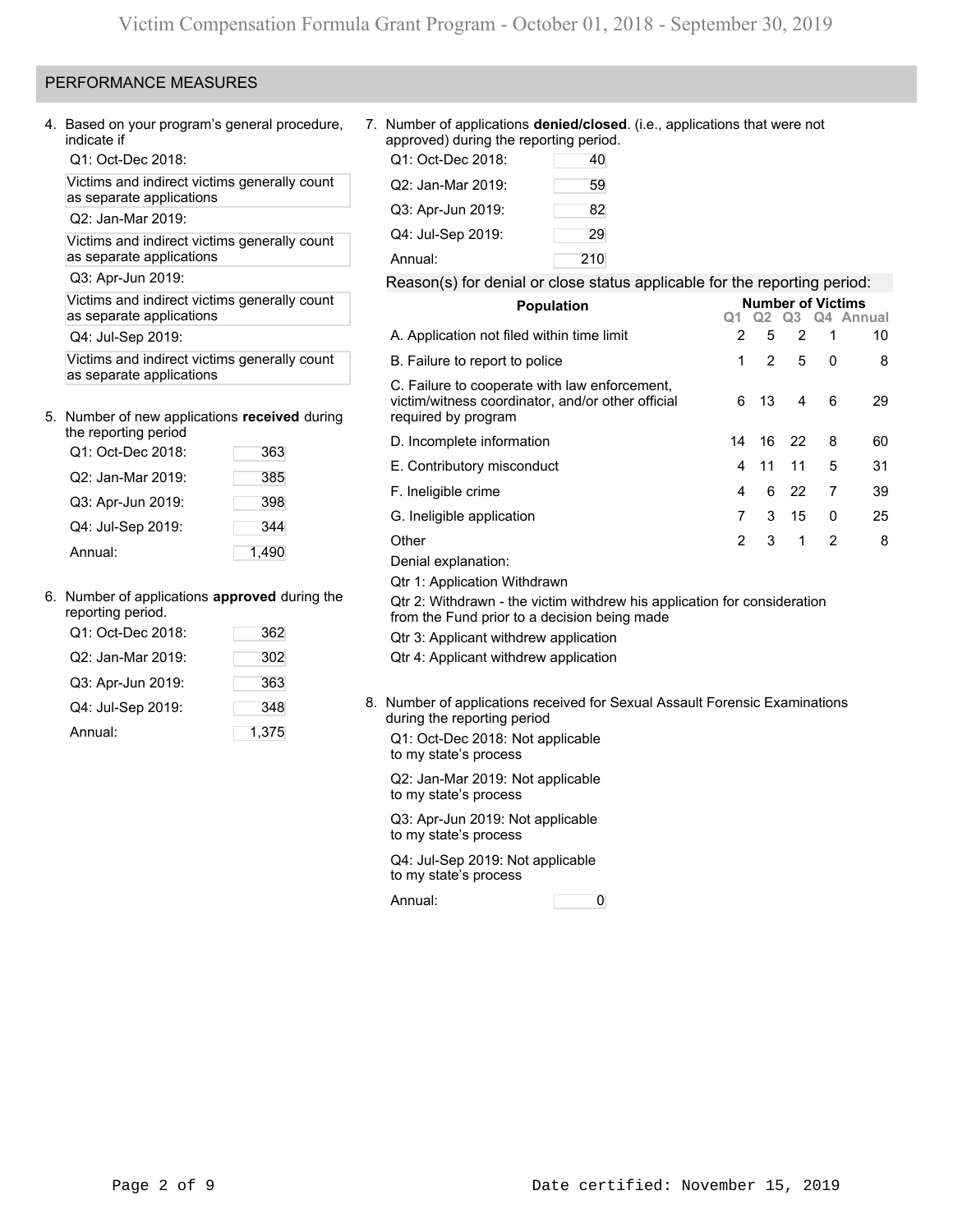|                                                                                                                                                                                                             |                                                                               |                            |                   |                     |                                                                      | <b>EXPENSE TYPES PAID (in dollars)</b>       |               |            |                         |                                                      |          |                              |                                                                   |                                                                                                                            | <b>RELATED TO A CRIME TYPE</b>                                                                                                                              | <b>TYPES OF VICTIMIZATIONS</b>                                                                                                                                |                                                                                                                                      |                                                                                                                                  |
|-------------------------------------------------------------------------------------------------------------------------------------------------------------------------------------------------------------|-------------------------------------------------------------------------------|----------------------------|-------------------|---------------------|----------------------------------------------------------------------|----------------------------------------------|---------------|------------|-------------------------|------------------------------------------------------|----------|------------------------------|-------------------------------------------------------------------|----------------------------------------------------------------------------------------------------------------------------|-------------------------------------------------------------------------------------------------------------------------------------------------------------|---------------------------------------------------------------------------------------------------------------------------------------------------------------|--------------------------------------------------------------------------------------------------------------------------------------|----------------------------------------------------------------------------------------------------------------------------------|
| <b>TYPES OF CRIME</b>                                                                                                                                                                                       | During<br>iod<br>Total Number of<br>Applications Paid I<br>the Reporting Peri | Clean Up<br>Scene<br>Crime | Care<br>Dependent | Support<br>Economic | Burial<br>Funeral                                                    | except<br>Medical/Dental (<br>mental health) | Mental Health | Relocation | Services<br>Replacement | Forensic<br>$\frac{4}{100}$<br>∢<br>Sexual.<br>Exams | Travel   | explain)<br>9<br>Other (plea | Crime<br>this<br>$\overline{\mathbf{r}}$<br>Paid<br>Total<br>Type | of Applications<br>b Bullying that<br>I Period<br>I Period<br>5 유 호<br>Number of<br>Related to<br>were Paid<br>Reporting I | During<br>Period<br>ਠ<br>Application<br>Domestic<br>y Violenc<br>ting P<br>Paid<br>Number of Ar<br>Related to Do<br>and Family<br>50<br>were<br>Repor<br>Ē£ | reation<br>£<br>that<br>glect th<br>During<br>Period<br><b>Appli</b><br>Elder<br>Number of<br>Related to I<br>Abuse/Neg<br>were Paid I<br>Renorting Renorting | Applications<br>Hate Crimes<br>d During<br>Period<br>ting<br>59<br>t were<br>Number<br>Related t<br>$\frac{\text{that}}{\text{the}}$ | FApplications<br>Mass<br>were<br>Number of Applica<br>Related to Mass<br>Violence that we<br>Paid During the<br>Reporting Period |
| Arson                                                                                                                                                                                                       | $\overline{4}$                                                                | \$0                        | \$0               | \$1,589             | \$0                                                                  | \$0                                          | \$0           | \$5,505    | \$0                     |                                                      | \$90     |                              | \$7,184                                                           | $\overline{0}$                                                                                                             |                                                                                                                                                             | $\overline{0}$                                                                                                                                                | $\overline{0}$                                                                                                                       | $\overline{0}$                                                                                                                   |
| Assault                                                                                                                                                                                                     | 344                                                                           | \$0                        | \$0               | \$54,008            | \$0                                                                  | \$287,176                                    | \$8,863       | \$39,633   | \$100                   |                                                      | \$16,397 | \$504                        | \$406,681                                                         | 1                                                                                                                          | 139                                                                                                                                                         | $\overline{0}$                                                                                                                                                | $\overline{2}$                                                                                                                       | $\overline{0}$                                                                                                                   |
| Burglary                                                                                                                                                                                                    | 8                                                                             | \$0                        | \$0               | \$0                 | \$0                                                                  | \$0                                          | \$75          | \$2,011    | \$0                     |                                                      | \$340    | \$1,616                      | \$4,042                                                           | $\overline{0}$                                                                                                             | $\overline{1}$                                                                                                                                              | $\Omega$                                                                                                                                                      | $\overline{0}$                                                                                                                       | $\overline{0}$                                                                                                                   |
| Child Physical Abuse/Neglect                                                                                                                                                                                | $\overline{4}$                                                                | \$0                        | \$0               | \$0                 | \$0                                                                  | \$100                                        | \$0           | \$334      | \$0                     |                                                      | \$767    | \$0                          | \$1,201                                                           | $\overline{0}$                                                                                                             | $\overline{4}$                                                                                                                                              |                                                                                                                                                               | $\overline{0}$                                                                                                                       | $\overline{0}$                                                                                                                   |
| Child Pornography                                                                                                                                                                                           | $\overline{1}$                                                                | \$0                        | \$0               | \$0                 | \$0                                                                  | \$0                                          | \$0           | \$0        | \$0                     |                                                      | \$290    | \$0                          | \$290                                                             | $\overline{0}$                                                                                                             | $\overline{0}$                                                                                                                                              |                                                                                                                                                               | $\overline{0}$                                                                                                                       | $\overline{0}$                                                                                                                   |
| <b>Child Sexual Abuse</b>                                                                                                                                                                                   | 40                                                                            | \$0                        | \$0               | \$10,674            | \$0                                                                  | \$2,493                                      | \$13,857      | \$8,150    | \$0                     | \$0                                                  | \$5,704  | \$0                          | \$40,879                                                          | $\overline{0}$                                                                                                             | 23                                                                                                                                                          |                                                                                                                                                               | $\mathbf 0$                                                                                                                          | $\overline{0}$                                                                                                                   |
| DUI/DWI                                                                                                                                                                                                     | $\overline{2}$                                                                | \$0                        | \$0               | \$0                 | \$4,906                                                              | \$0                                          | \$0           | \$0        | \$0                     |                                                      | \$0      | \$0                          | \$4,906                                                           | $\overline{0}$                                                                                                             | $\overline{0}$                                                                                                                                              | $\overline{0}$                                                                                                                                                | $\overline{0}$                                                                                                                       | $\overline{0}$                                                                                                                   |
| <b>Fraud/Financial Crimes</b>                                                                                                                                                                               |                                                                               |                            |                   |                     |                                                                      |                                              |               |            |                         |                                                      |          |                              |                                                                   |                                                                                                                            |                                                                                                                                                             |                                                                                                                                                               |                                                                                                                                      |                                                                                                                                  |
| Homicide                                                                                                                                                                                                    | 75                                                                            | \$1,000                    | \$0               | \$685               | \$243,434                                                            | \$2,226                                      | \$1,413       | \$4,853    | \$0                     |                                                      | \$29     | \$290                        | \$253,929                                                         | $\overline{0}$                                                                                                             | 13                                                                                                                                                          | $\overline{0}$                                                                                                                                                | $\overline{0}$                                                                                                                       | $\overline{1}$                                                                                                                   |
| Human Trafficking                                                                                                                                                                                           |                                                                               |                            |                   |                     |                                                                      |                                              |               |            |                         |                                                      |          |                              |                                                                   |                                                                                                                            |                                                                                                                                                             |                                                                                                                                                               |                                                                                                                                      |                                                                                                                                  |
| Kidnapping                                                                                                                                                                                                  | 9                                                                             | \$0                        | \$0               | \$0                 | \$0                                                                  | \$1,491                                      | \$75          | \$4,364    | \$0                     |                                                      | \$458    | \$0                          | \$6,387                                                           | $\overline{1}$                                                                                                             | $6\overline{6}$                                                                                                                                             | $\overline{0}$                                                                                                                                                | $\overline{0}$                                                                                                                       | $\overline{0}$                                                                                                                   |
| <b>Other Vehicular Crimes</b>                                                                                                                                                                               | 15                                                                            | \$0                        | \$0               | \$4,645             | \$11,100                                                             | \$31,634                                     | \$5,314       | \$0        | \$0                     |                                                      | \$90     |                              | \$52,784                                                          | $\overline{0}$                                                                                                             | 10                                                                                                                                                          | $\overline{0}$                                                                                                                                                | $\overline{0}$                                                                                                                       | $\overline{0}$                                                                                                                   |
| Robbery                                                                                                                                                                                                     | 16                                                                            | \$0                        | \$0               | \$0                 | \$0                                                                  | \$8,974                                      | \$140         | \$5,673    | \$0                     |                                                      | \$10,430 | \$0                          | \$25,216                                                          | $\overline{0}$                                                                                                             | $\overline{0}$                                                                                                                                              | $\overline{0}$                                                                                                                                                | $\overline{0}$                                                                                                                       | $\overline{0}$                                                                                                                   |
| <b>Sexual Assault</b>                                                                                                                                                                                       | 23                                                                            | \$0                        | \$0               | \$1,650             | \$0                                                                  | \$8,278                                      | \$1,011       | \$1,150    | \$0                     | \$0                                                  | \$744    | \$0                          | \$12,832                                                          | $\overline{0}$                                                                                                             | 6                                                                                                                                                           | $\overline{0}$                                                                                                                                                | $\overline{0}$                                                                                                                       | $\overline{0}$                                                                                                                   |
| Stalking                                                                                                                                                                                                    | $\overline{2}$                                                                | \$0                        | \$0               | \$0                 | \$0                                                                  | \$0                                          | \$358         | \$0        | \$0                     |                                                      | \$22     | \$0                          | \$380                                                             | $\overline{0}$                                                                                                             | $\overline{2}$                                                                                                                                              | $\overline{0}$                                                                                                                                                | $\overline{0}$                                                                                                                       | $\overline{0}$                                                                                                                   |
| Terrorism                                                                                                                                                                                                   | -1                                                                            | \$0                        | \$0               | \$0                 | \$0                                                                  | \$972                                        | \$0           | \$0        | \$0                     |                                                      | \$0      | \$0                          | \$972                                                             | $\overline{0}$                                                                                                             | $\overline{0}$                                                                                                                                              | $\overline{0}$                                                                                                                                                | $\overline{0}$                                                                                                                       | $\overline{1}$                                                                                                                   |
| Total                                                                                                                                                                                                       | 544                                                                           | \$1,000                    | \$0               | \$73,252            | \$259,439                                                            | \$343,343                                    | \$31,107      | \$71,672   | \$100                   | \$0                                                  | \$35,359 | \$2,410                      | \$817,681                                                         | $\overline{2}$                                                                                                             | 205                                                                                                                                                         | $\overline{0}$                                                                                                                                                | $\overline{2}$                                                                                                                       | $\overline{2}$                                                                                                                   |
| * Other expense explanations<br>Assault<br>Security System<br>Allowable Property - Door, Security System and Windows<br>Burglary<br>Allowable Property - Door<br>Homicide<br>You added "Other" crime types: |                                                                               |                            |                   |                     | Brandishing Firearm- Mental Health, Moving, and Mileage - \$2,212.90 |                                              |               |            |                         |                                                      |          |                              |                                                                   |                                                                                                                            |                                                                                                                                                             |                                                                                                                                                               |                                                                                                                                      |                                                                                                                                  |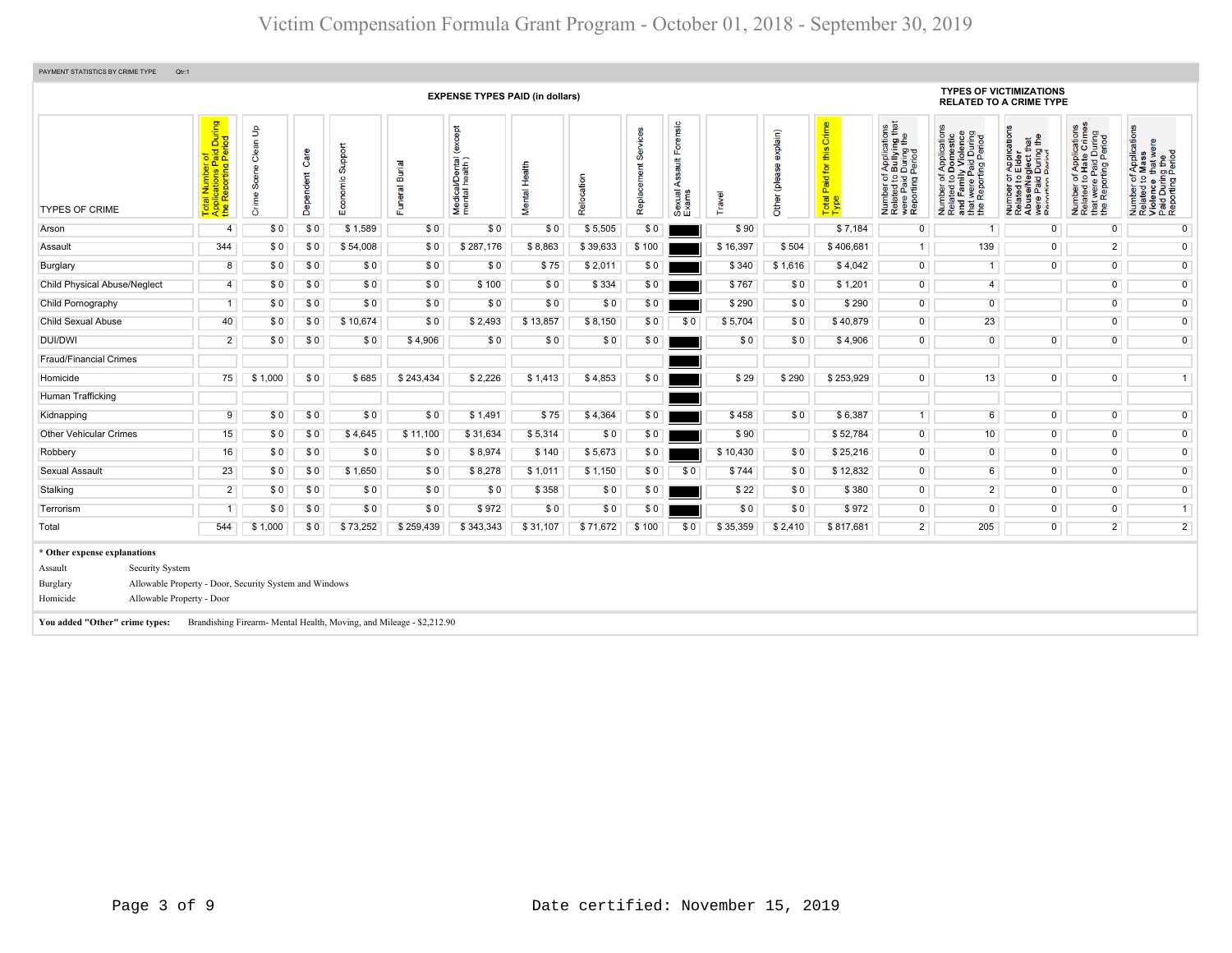| PAYMENT STATISTICS BY CRIME TYPE<br>Qtr:2<br><b>TYPES OF VICTIMIZATIONS</b>                                                                                                                          |                                                                                                                   |                            |                   |                                                   |                          |                                               |               |            |                         |                                                    |          |                           |                                                    |                                                                                                                                                    |                                                                                                                                                     |                                                                                                                                                       |                                                                                                   |                                                                                                                              |
|------------------------------------------------------------------------------------------------------------------------------------------------------------------------------------------------------|-------------------------------------------------------------------------------------------------------------------|----------------------------|-------------------|---------------------------------------------------|--------------------------|-----------------------------------------------|---------------|------------|-------------------------|----------------------------------------------------|----------|---------------------------|----------------------------------------------------|----------------------------------------------------------------------------------------------------------------------------------------------------|-----------------------------------------------------------------------------------------------------------------------------------------------------|-------------------------------------------------------------------------------------------------------------------------------------------------------|---------------------------------------------------------------------------------------------------|------------------------------------------------------------------------------------------------------------------------------|
|                                                                                                                                                                                                      | <b>EXPENSE TYPES PAID (in dollars)</b><br><b>RELATED TO A CRIME TYPE</b>                                          |                            |                   |                                                   |                          |                                               |               |            |                         |                                                    |          |                           |                                                    |                                                                                                                                                    |                                                                                                                                                     |                                                                                                                                                       |                                                                                                   |                                                                                                                              |
| <b>TYPES OF CRIME</b>                                                                                                                                                                                | id During<br>Ieriod<br><u>이 등을</u><br>al Number<br>plications Pa<br>Reporting I<br>z.<br>Total<br>Applic<br>the R | Clean Up<br>Scene<br>Crime | Care<br>Dependent | ppp<br>ശ<br>8<br>ш                                | <b>Burial</b><br>Funeral | (except<br>Medical/Dental (<br>mental health) | Mental Health | Relocation | Services<br>Replacement | Forensic<br>$\frac{4}{3}$<br>⋖<br>Sexual.<br>Exams | ravel    | explain)<br>Other (please | Crime<br>this<br><b>b</b><br>Paid<br>Total<br>Type | of Applications<br>b Bullying that<br>I During the<br>Period<br>$\overline{5}$ $\overline{9}$<br>Number of<br>Related to<br>were Paid<br>Reporting | Number of Applications<br>Related to Domestic<br>and Family Violence<br>that were Paid During<br>Paid During<br>rting Period<br>were<br>Repor<br>eq | lication<br>that<br>g the<br>Paplica<br>Elder<br>glect th<br>During I<br>Period<br>50<br>e/Ne<br>Number<br>Related<br>Abuse/N<br>were Pai<br>Reportin | Number of Applications<br>Related to Hate Crimes<br>that were Paid During<br>the Reporting Period | f Applications<br>Mass<br>Number of Appli<br>Related to Mass<br>Violence that w<br>Paid During the<br>Reporting Perioc<br>59 |
| Arson                                                                                                                                                                                                | $\overline{2}$                                                                                                    | \$0                        | \$0               | \$0                                               | \$0                      | \$0                                           | \$0           | \$2,000    | \$0                     |                                                    | \$692    | \$0                       | \$2,692                                            | $\overline{0}$                                                                                                                                     |                                                                                                                                                     | $\overline{0}$                                                                                                                                        | $\overline{0}$                                                                                    | $\overline{0}$                                                                                                               |
| Assault                                                                                                                                                                                              | 304                                                                                                               | \$0                        | \$0               | \$82,103                                          | \$1,470                  | \$223,812                                     | \$7,008       | \$25,472   | \$0                     |                                                    | \$5,937  | \$269                     | \$346,071                                          | $\overline{0}$                                                                                                                                     | 107                                                                                                                                                 | $\Omega$                                                                                                                                              | $\overline{0}$                                                                                    | $\overline{0}$                                                                                                               |
| Burglary                                                                                                                                                                                             | $\overline{2}$                                                                                                    | \$0                        | \$0               | \$0                                               | \$0                      | \$0                                           | \$0           | \$859      | \$0                     |                                                    | \$0      | \$206                     | \$1,065                                            | $\overline{0}$                                                                                                                                     | $\overline{0}$                                                                                                                                      | $\overline{0}$                                                                                                                                        | $\overline{0}$                                                                                    | $\overline{0}$                                                                                                               |
| <b>Child Physical Abuse/Neglect</b>                                                                                                                                                                  |                                                                                                                   |                            |                   |                                                   |                          |                                               |               |            |                         |                                                    |          |                           |                                                    |                                                                                                                                                    |                                                                                                                                                     |                                                                                                                                                       |                                                                                                   |                                                                                                                              |
| Child Pornography                                                                                                                                                                                    |                                                                                                                   |                            |                   |                                                   |                          |                                               |               |            |                         |                                                    |          |                           |                                                    |                                                                                                                                                    |                                                                                                                                                     |                                                                                                                                                       |                                                                                                   |                                                                                                                              |
| <b>Child Sexual Abuse</b>                                                                                                                                                                            | 50                                                                                                                | \$0                        | \$0               | \$3,205                                           | \$0                      | \$7,338                                       | \$13,334      | \$3,561    | \$0                     | \$0                                                | \$3,049  | \$0                       | \$30,487                                           | $\overline{0}$                                                                                                                                     | 25                                                                                                                                                  |                                                                                                                                                       | $\overline{0}$                                                                                    | $\overline{0}$                                                                                                               |
| DUI/DWI                                                                                                                                                                                              | 3                                                                                                                 | \$0                        | \$0               | \$1,071                                           | \$1,307                  | \$0                                           | \$0           | \$0        | \$0                     |                                                    | \$95     | \$0                       | \$2,473                                            | $\overline{0}$                                                                                                                                     | $\overline{0}$                                                                                                                                      | $\overline{0}$                                                                                                                                        | $\overline{0}$                                                                                    | $\overline{0}$                                                                                                               |
| <b>Fraud/Financial Crimes</b>                                                                                                                                                                        |                                                                                                                   |                            |                   |                                                   |                          |                                               |               |            |                         |                                                    |          |                           |                                                    |                                                                                                                                                    |                                                                                                                                                     |                                                                                                                                                       |                                                                                                   |                                                                                                                              |
| Homicide                                                                                                                                                                                             | 57                                                                                                                | \$2,500                    | \$0               | \$22,448                                          | \$164,880                | \$297                                         | \$2,358       | \$2,000    | \$0                     |                                                    | \$484    | \$0                       | \$194,967                                          | $\overline{0}$                                                                                                                                     | 13                                                                                                                                                  | $\overline{0}$                                                                                                                                        | $\overline{0}$                                                                                    | $\overline{0}$                                                                                                               |
| Human Trafficking                                                                                                                                                                                    | -1                                                                                                                | \$0                        | \$0               | \$0                                               | \$0                      | \$892                                         | \$0           | \$0        | \$0                     |                                                    | \$0      | \$0                       | \$892                                              | $\overline{0}$                                                                                                                                     | $\overline{0}$                                                                                                                                      | $\overline{0}$                                                                                                                                        | $\overline{0}$                                                                                    | $\overline{0}$                                                                                                               |
| Kidnapping                                                                                                                                                                                           | 6                                                                                                                 | \$0                        | \$0               | \$0                                               | \$0                      | \$2,761                                       | \$1,200       | \$3,161    | \$0                     |                                                    | \$47     | \$0                       | \$7,169                                            | $\overline{0}$                                                                                                                                     | $\overline{3}$                                                                                                                                      | $\overline{0}$                                                                                                                                        | $\overline{0}$                                                                                    | $\overline{0}$                                                                                                               |
| <b>Other Vehicular Crimes</b>                                                                                                                                                                        | 11                                                                                                                | \$0                        | \$0               | \$9,600                                           | \$2,650                  | \$3,822                                       | \$2,485       | \$0        | \$0                     |                                                    | \$36     | \$0                       | \$18,592                                           | $\overline{0}$                                                                                                                                     | $\overline{3}$                                                                                                                                      | $\overline{0}$                                                                                                                                        | $\overline{0}$                                                                                    | $\mathbf 0$                                                                                                                  |
| Robbery                                                                                                                                                                                              | 9                                                                                                                 | \$0                        | \$0               | \$6,464                                           | \$0                      | \$1,750                                       | \$0           | \$3,266    | \$0                     |                                                    | \$0      | \$0                       | \$11,481                                           | $\overline{0}$                                                                                                                                     | $\overline{0}$                                                                                                                                      | $\overline{0}$                                                                                                                                        | $\overline{0}$                                                                                    | $\overline{0}$                                                                                                               |
| Sexual Assault                                                                                                                                                                                       | 21                                                                                                                | \$0                        | \$0               | \$565                                             | \$0                      | \$2,578                                       | \$1,355       | \$2,000    | \$0                     | \$0                                                | \$2,143  | \$0                       | \$8,642                                            | $\overline{0}$                                                                                                                                     | $\overline{2}$                                                                                                                                      | $\Omega$                                                                                                                                              | $\overline{0}$                                                                                    | $\overline{0}$                                                                                                               |
| Stalking                                                                                                                                                                                             |                                                                                                                   | \$0                        | \$0               | \$0                                               | \$0                      | \$0                                           | \$0           | \$0        | \$0                     |                                                    | \$0      | \$421                     | \$421                                              | $\overline{0}$                                                                                                                                     | $\overline{1}$                                                                                                                                      | $\overline{0}$                                                                                                                                        | $\overline{0}$                                                                                    | $\overline{0}$                                                                                                               |
| Terrorism                                                                                                                                                                                            | $\overline{2}$                                                                                                    | \$0                        | \$0               | \$28,885                                          | \$0                      | \$0                                           | \$0           | \$0        | \$0                     |                                                    | \$0      | \$0                       | \$28,885                                           | $\overline{0}$                                                                                                                                     | $\overline{0}$                                                                                                                                      | $\overline{0}$                                                                                                                                        | $\overline{0}$                                                                                    | $\overline{0}$                                                                                                               |
| Total                                                                                                                                                                                                | 469                                                                                                               | \$2,500                    | \$0               | \$154,341                                         | \$170,307                | \$243,250                                     | \$27,740      | \$42,319   | \$0                     | \$0                                                | \$12,482 | \$896                     | \$653,835                                          | $\overline{0}$                                                                                                                                     | 155                                                                                                                                                 | $\overline{0}$                                                                                                                                        | $\overline{0}$                                                                                    | $\overline{0}$                                                                                                               |
| * Other expense explanations<br>Security System<br>Assault<br>Allowable Property - Security System<br>Burglary<br>Allowable Property - Security System<br>Stalking<br>You added "Other" crime types: |                                                                                                                   |                            |                   | Hate Crime - \$2,000 in moving expenses were paid |                          |                                               |               |            |                         |                                                    |          |                           |                                                    |                                                                                                                                                    |                                                                                                                                                     |                                                                                                                                                       |                                                                                                   |                                                                                                                              |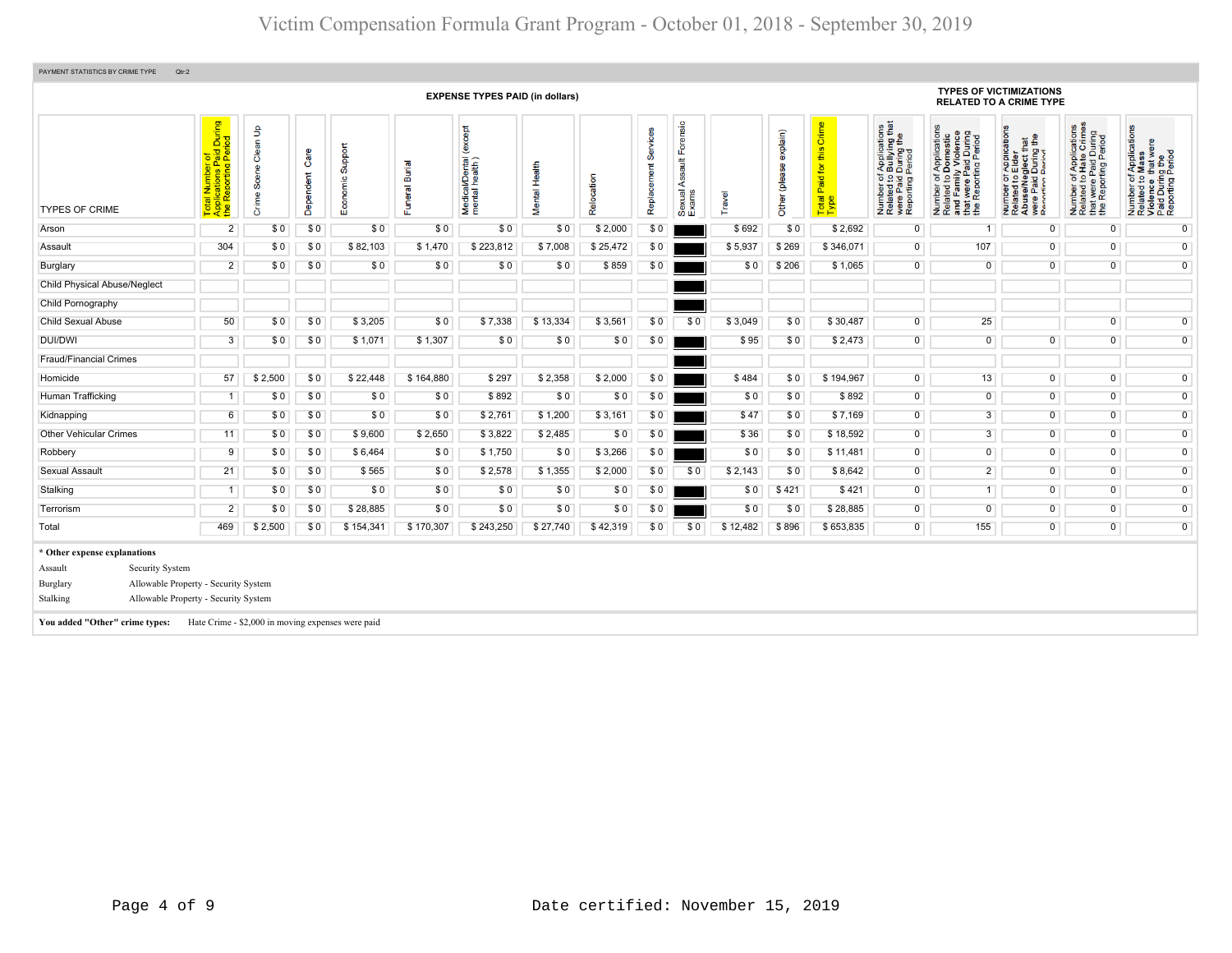| PAYMENT STATISTICS BY CRIME TYPE<br>Qtr:3<br><b>TYPES OF VICTIMIZATIONS</b>                                                                                                                                                                                                                                                                                  |                                                                                                             |                                         |                   |                                     |                                           |                                              |               |            |                         |                                            |          |                           |                                |                                                                                                                                        |                                                                                                                                                                        |                                                                                                                                                                    |                                                                                                                                 |                                                                                                                                      |
|--------------------------------------------------------------------------------------------------------------------------------------------------------------------------------------------------------------------------------------------------------------------------------------------------------------------------------------------------------------|-------------------------------------------------------------------------------------------------------------|-----------------------------------------|-------------------|-------------------------------------|-------------------------------------------|----------------------------------------------|---------------|------------|-------------------------|--------------------------------------------|----------|---------------------------|--------------------------------|----------------------------------------------------------------------------------------------------------------------------------------|------------------------------------------------------------------------------------------------------------------------------------------------------------------------|--------------------------------------------------------------------------------------------------------------------------------------------------------------------|---------------------------------------------------------------------------------------------------------------------------------|--------------------------------------------------------------------------------------------------------------------------------------|
|                                                                                                                                                                                                                                                                                                                                                              |                                                                                                             |                                         |                   |                                     |                                           | <b>EXPENSE TYPES PAID (in dollars)</b>       |               |            |                         |                                            |          |                           |                                |                                                                                                                                        |                                                                                                                                                                        | <b>RELATED TO A CRIME TYPE</b>                                                                                                                                     |                                                                                                                                 |                                                                                                                                      |
| <b>TYPES OF CRIME</b>                                                                                                                                                                                                                                                                                                                                        | During<br>iod<br>ಕ<br>$\mathbf{a}$<br><b>plications</b> Pa<br>Reporting F<br>ž.<br>Total<br>Applic<br>the R | Clean Up<br>Scene <sup>(</sup><br>Crime | Care<br>Dependent | suppor<br>$\frac{10}{10}$<br>8<br>ш | ᠊ᢛ<br>ã<br>$\overline{\mathfrak{a}}$<br>Ě | except<br>Medical/Dental (<br>mental health) | Mental Health | Relocation | Services<br>Replacement | Forensic<br>ssault<br>₹<br>Sexual<br>Exams | Travel   | explain)<br>Other (please | Paid for this Crime<br>Total I | f Applications<br>b Bullying that<br>I During the<br>Period<br>Number of <i>I</i><br>Related to <b>E</b><br>were Paid I<br>Reporting F | Application:<br>Domestic<br>urat were Paid During<br>the Reporting Period<br>Number or<br>Related to Dome.<br>and Family Violen<br>- were Paid Dur<br>- were Paid Peri | Application<br>Elder<br>$\frac{t}{9}$ the<br>glect the<br>During t<br>Period<br>5.9<br>e/Ner<br>Paid<br>#im<br>Number<br>Related<br>Abuse/N<br>were Pa<br>Reportin | mber of Applications<br>lated to Hate Crimes<br>at were Paid During<br>∍ Reporting Period<br>Number<br>Related<br>that<br>the F | Applications<br>Mass<br>that were<br>Number of Applica<br>Related to Mass<br>Violence that we<br>Paid During the<br>Reporting Period |
| Arson                                                                                                                                                                                                                                                                                                                                                        | 1                                                                                                           | \$0                                     | \$0               | \$8,444                             | \$0                                       | \$0                                          | \$0           | \$0        | \$0                     |                                            | \$0      | \$0                       | \$8,444                        | 0                                                                                                                                      | $\mathbf 0$                                                                                                                                                            | $\overline{0}$                                                                                                                                                     | $\mathbf 0$                                                                                                                     | $\overline{0}$                                                                                                                       |
| Assault                                                                                                                                                                                                                                                                                                                                                      | 327                                                                                                         | \$0                                     | \$0               | \$98,762                            | \$0                                       | \$233,764                                    | \$9,606       | \$28,858   | \$2,871                 |                                            | \$5,421  | \$730                     | \$380,012                      | $\overline{0}$                                                                                                                         | 149                                                                                                                                                                    | $\overline{0}$                                                                                                                                                     | $\overline{0}$                                                                                                                  | $\overline{0}$                                                                                                                       |
| Burglary                                                                                                                                                                                                                                                                                                                                                     | $\overline{3}$                                                                                              | \$0                                     | \$0               | \$0                                 | \$0                                       | \$850                                        | \$0           | \$0        | \$0                     |                                            | \$0      | \$0                       | \$850                          | $\overline{0}$                                                                                                                         | $\overline{0}$                                                                                                                                                         | $\Omega$                                                                                                                                                           | $\overline{0}$                                                                                                                  | $\overline{0}$                                                                                                                       |
| <b>Child Physical Abuse/Neglect</b>                                                                                                                                                                                                                                                                                                                          | $6\overline{6}$                                                                                             | \$0                                     | \$0               | \$6,900                             | \$0                                       | \$382                                        | \$0           | \$2,000    | \$0                     |                                            | \$398    | \$0                       | \$9,680                        | $\overline{0}$                                                                                                                         | $\overline{3}$                                                                                                                                                         |                                                                                                                                                                    | $\overline{0}$                                                                                                                  | $\overline{0}$                                                                                                                       |
| Child Pornography                                                                                                                                                                                                                                                                                                                                            | $\overline{3}$                                                                                              | \$0                                     | \$0               | \$0                                 | \$0                                       | \$80                                         | \$1,584       | \$0        | \$0                     |                                            | \$768    | \$0                       | \$2,432                        | $\overline{0}$                                                                                                                         | $\overline{0}$                                                                                                                                                         |                                                                                                                                                                    | $\overline{0}$                                                                                                                  | $\overline{0}$                                                                                                                       |
| <b>Child Sexual Abuse</b>                                                                                                                                                                                                                                                                                                                                    | 49                                                                                                          | \$0                                     | \$0               | \$39,416                            | \$0                                       | \$1,770                                      | \$7,188       | \$8,131    | \$0                     | \$0                                        | \$3,712  | \$0                       | \$60,217                       | $\overline{0}$                                                                                                                         | 25                                                                                                                                                                     |                                                                                                                                                                    | $\overline{0}$                                                                                                                  | $\overline{0}$                                                                                                                       |
| <b>DUI/DWI</b>                                                                                                                                                                                                                                                                                                                                               | $\overline{2}$                                                                                              | \$0                                     | \$0               | \$0                                 | \$7,785                                   | \$0                                          | \$0           | \$0        | \$0                     |                                            | \$0      | \$0                       | \$7,785                        | $\overline{0}$                                                                                                                         | $\overline{0}$                                                                                                                                                         | $\overline{0}$                                                                                                                                                     | $\overline{0}$                                                                                                                  | $\overline{0}$                                                                                                                       |
| <b>Fraud/Financial Crimes</b>                                                                                                                                                                                                                                                                                                                                |                                                                                                             |                                         |                   |                                     |                                           |                                              |               |            |                         |                                            |          |                           |                                |                                                                                                                                        |                                                                                                                                                                        |                                                                                                                                                                    |                                                                                                                                 |                                                                                                                                      |
| Homicide                                                                                                                                                                                                                                                                                                                                                     | 61                                                                                                          | \$1,510                                 | \$0               | \$24,102                            | \$178,649                                 | \$138                                        | \$5,180       | \$0        | \$0                     |                                            | \$769    | \$0                       | \$210,348                      | $\overline{0}$                                                                                                                         | 18                                                                                                                                                                     | $\overline{0}$                                                                                                                                                     | $\overline{0}$                                                                                                                  | $\overline{0}$                                                                                                                       |
| Human Trafficking                                                                                                                                                                                                                                                                                                                                            | $\overline{1}$                                                                                              | \$0                                     | \$0               | \$0                                 | \$0                                       | \$892                                        | \$0           | \$0        | \$0                     |                                            | \$0      | \$0                       | \$892                          | $\overline{0}$                                                                                                                         | $\overline{1}$                                                                                                                                                         | $\overline{0}$                                                                                                                                                     | $\overline{0}$                                                                                                                  | $\overline{0}$                                                                                                                       |
| Kidnapping                                                                                                                                                                                                                                                                                                                                                   | 6                                                                                                           | \$0                                     | \$0               | \$0                                 | \$0                                       | \$306                                        | \$912         | \$0        | \$0                     |                                            | \$462    | \$0                       | \$1,680                        | $\overline{0}$                                                                                                                         | 6                                                                                                                                                                      | $\overline{0}$                                                                                                                                                     | $\overline{0}$                                                                                                                  | $\overline{0}$                                                                                                                       |
| <b>Other Vehicular Crimes</b>                                                                                                                                                                                                                                                                                                                                | 19                                                                                                          | \$0                                     | \$0               | \$0                                 | \$7,164                                   | \$4,956                                      | \$705         | \$2,372    | \$0                     |                                            | \$105    |                           | \$15,302                       | $\overline{0}$                                                                                                                         | 5                                                                                                                                                                      | $\overline{0}$                                                                                                                                                     | $\overline{0}$                                                                                                                  | $\overline{0}$                                                                                                                       |
| Robbery                                                                                                                                                                                                                                                                                                                                                      | 18                                                                                                          | \$0                                     | \$0               | \$750                               | \$0                                       | \$3,545                                      | \$552         | \$3,161    | \$0                     |                                            | \$0      | \$473                     | \$8,481                        | $\overline{0}$                                                                                                                         | $\overline{1}$                                                                                                                                                         | $\overline{0}$                                                                                                                                                     | $\overline{0}$                                                                                                                  | $\overline{0}$                                                                                                                       |
| Sexual Assault                                                                                                                                                                                                                                                                                                                                               | 25                                                                                                          | \$0                                     | \$0               | \$150                               | \$0                                       | \$8,510                                      | \$2,120       | \$5,610    | \$0                     | \$0                                        | \$1,193  | \$456                     | \$18,039                       | $\Omega$                                                                                                                               | 9                                                                                                                                                                      | $\overline{0}$                                                                                                                                                     | $\overline{0}$                                                                                                                  | $\overline{0}$                                                                                                                       |
| Stalking                                                                                                                                                                                                                                                                                                                                                     |                                                                                                             |                                         |                   |                                     |                                           |                                              |               |            |                         |                                            |          |                           |                                |                                                                                                                                        |                                                                                                                                                                        |                                                                                                                                                                    |                                                                                                                                 |                                                                                                                                      |
| Terrorism                                                                                                                                                                                                                                                                                                                                                    |                                                                                                             |                                         |                   |                                     |                                           |                                              |               |            |                         |                                            |          |                           |                                |                                                                                                                                        |                                                                                                                                                                        |                                                                                                                                                                    |                                                                                                                                 |                                                                                                                                      |
| Total                                                                                                                                                                                                                                                                                                                                                        | 521                                                                                                         | \$1,510                                 | \$0               | \$178,524                           | \$193,598                                 | \$255,193                                    | \$27,847      | \$50,132   | \$2,871                 | \$0                                        | \$12,828 | \$1,659                   | \$724,162                      | $\overline{0}$                                                                                                                         | 217                                                                                                                                                                    | $\overline{0}$                                                                                                                                                     | $\overline{0}$                                                                                                                  | $\overline{0}$                                                                                                                       |
| * Other expense explanations<br>Security System<br>Assault<br>Robbery<br>Allowable Property - Security System<br>Allowable Property Door \$151; Locks \$100; Security System \$205<br>Sexual Assault<br>Other - Shooting into an occupied dweling - \$567.00 for moving expenses; \$3734.45 for temporary lodging expenses<br>You added "Other" crime types: |                                                                                                             |                                         |                   |                                     |                                           |                                              |               |            |                         |                                            |          |                           |                                |                                                                                                                                        |                                                                                                                                                                        |                                                                                                                                                                    |                                                                                                                                 |                                                                                                                                      |
|                                                                                                                                                                                                                                                                                                                                                              |                                                                                                             |                                         |                   |                                     |                                           |                                              |               |            |                         |                                            |          |                           |                                |                                                                                                                                        |                                                                                                                                                                        |                                                                                                                                                                    |                                                                                                                                 |                                                                                                                                      |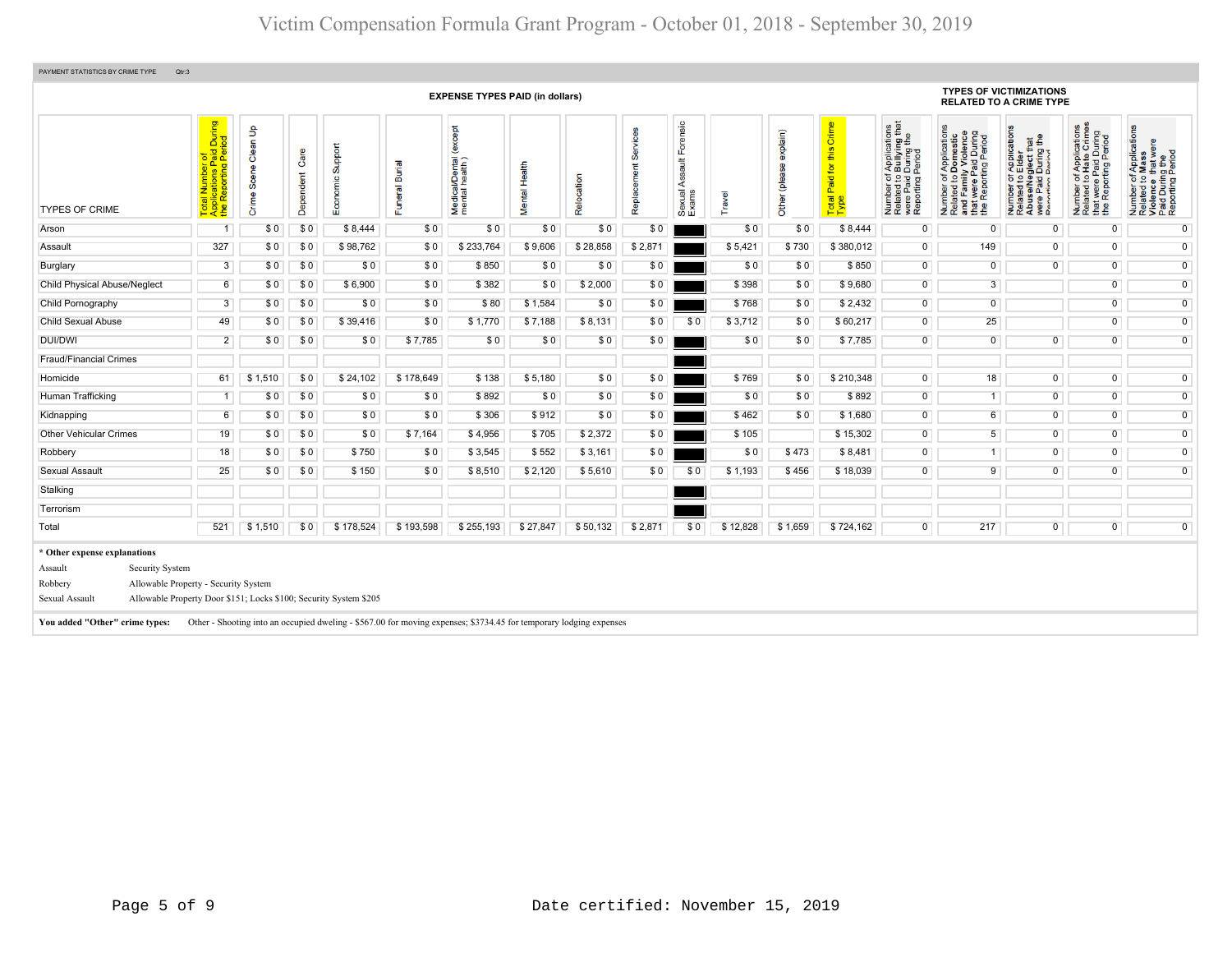| PAYMENT STATISTICS BY CRIME TYPE<br>Qtr:4                                                                                                                                                                                                      |                                                                                         |                      |                   |                                                                                                                                                                                                                                                                         |                   |                                               |               |            |                         |                                        |          |                           |                                           |                                                                                                                          |                                                                                                                                      |                                                                                                                                   |                                                                                                   |                                                                                                                 |
|------------------------------------------------------------------------------------------------------------------------------------------------------------------------------------------------------------------------------------------------|-----------------------------------------------------------------------------------------|----------------------|-------------------|-------------------------------------------------------------------------------------------------------------------------------------------------------------------------------------------------------------------------------------------------------------------------|-------------------|-----------------------------------------------|---------------|------------|-------------------------|----------------------------------------|----------|---------------------------|-------------------------------------------|--------------------------------------------------------------------------------------------------------------------------|--------------------------------------------------------------------------------------------------------------------------------------|-----------------------------------------------------------------------------------------------------------------------------------|---------------------------------------------------------------------------------------------------|-----------------------------------------------------------------------------------------------------------------|
|                                                                                                                                                                                                                                                |                                                                                         |                      |                   |                                                                                                                                                                                                                                                                         |                   | <b>EXPENSE TYPES PAID (in dollars)</b>        |               |            |                         |                                        |          |                           |                                           |                                                                                                                          |                                                                                                                                      | <b>TYPES OF VICTIMIZATIONS</b><br><b>RELATED TO A CRIME TYPE</b>                                                                  |                                                                                                   |                                                                                                                 |
| <b>TYPES OF CRIME</b>                                                                                                                                                                                                                          | During<br>iod<br>ial Number of<br>plications Paid L<br>· Reporting Peric<br><b>Page</b> | Crime Scene Clean Up | Care<br>Dependent | Economic Support                                                                                                                                                                                                                                                        | Burial<br>Funeral | except)<br>Medical/Dental (<br>mental health) | Mental Health | Relocation | Services<br>Replacement | Forensic<br>Assault<br>Sexual<br>Exams | Travel   | explain)<br>Other (please | this Crime<br>Paid for t<br>Total<br>Type | of Applications<br>o Bullying that<br>1 During the<br>I Period<br>Number of,<br>Related to I<br>were Paid<br>Reporting F | tions<br>Number of Applications<br>Related to Domestic<br>and Family Violence<br>that were Paid During<br>the Reporting Period<br>59 | r Applications<br>Elder<br><b>aglect that</b><br>I During the<br>Period<br>Number<br>Related t<br>Abuse/N<br>Were Pai<br>Recortin | Number of Applications<br>Related to Hate Crimes<br>that were Paid During<br>the Reporting Period | lications<br>Appli<br>Mass<br>Number of Ap<br>Related to Ma<br>Violence that<br>Paid During the<br>Reporting Pe |
| Arson                                                                                                                                                                                                                                          |                                                                                         |                      |                   |                                                                                                                                                                                                                                                                         |                   |                                               |               |            |                         |                                        |          |                           |                                           |                                                                                                                          |                                                                                                                                      |                                                                                                                                   |                                                                                                   |                                                                                                                 |
| Assault                                                                                                                                                                                                                                        | 358                                                                                     | \$362                | \$0               | \$90,681                                                                                                                                                                                                                                                                | \$0               | \$309,340                                     | \$2,584       | \$28,226   | \$0                     |                                        | \$11,893 | \$3,234                   | \$446,321                                 | $\overline{0}$                                                                                                           | 169                                                                                                                                  | $\overline{0}$                                                                                                                    | $\overline{0}$                                                                                    | $\overline{0}$                                                                                                  |
| Burglary                                                                                                                                                                                                                                       | 9                                                                                       | \$0                  | \$0               | \$0                                                                                                                                                                                                                                                                     | \$0               | \$841                                         | \$1,074       | \$4,000    | \$0                     |                                        | \$82     | \$120                     | \$6,116                                   | $\overline{0}$                                                                                                           | 8                                                                                                                                    | $\overline{0}$                                                                                                                    | $\overline{0}$                                                                                    | $\overline{0}$                                                                                                  |
| <b>Child Physical Abuse/Neglect</b>                                                                                                                                                                                                            | $\sqrt{5}$                                                                              | \$0                  | \$0               | \$0                                                                                                                                                                                                                                                                     | \$0               | \$3,469                                       | \$0           | \$0        | \$0                     |                                        | \$229    | \$0                       | \$3,698                                   | $\overline{0}$                                                                                                           | $\overline{1}$                                                                                                                       |                                                                                                                                   | $\overline{0}$                                                                                    | $\overline{0}$                                                                                                  |
| Child Pornography                                                                                                                                                                                                                              |                                                                                         |                      |                   |                                                                                                                                                                                                                                                                         |                   |                                               |               |            |                         |                                        |          |                           |                                           |                                                                                                                          |                                                                                                                                      |                                                                                                                                   |                                                                                                   |                                                                                                                 |
| <b>Child Sexual Abuse</b>                                                                                                                                                                                                                      | 46                                                                                      | \$0                  | \$0               | \$27,737                                                                                                                                                                                                                                                                | \$0               | \$3,094                                       | \$6,187       | \$8,072    | \$0                     | \$0                                    | \$1,745  | \$493                     | \$47,328                                  | $\overline{0}$                                                                                                           | 32                                                                                                                                   |                                                                                                                                   | $\overline{0}$                                                                                    | $\overline{0}$                                                                                                  |
| <b>DUI/DWI</b>                                                                                                                                                                                                                                 | 5                                                                                       | \$0                  | \$0               | \$0                                                                                                                                                                                                                                                                     | \$11,795          | \$14,064                                      | \$0           | \$0        | \$0                     |                                        | \$257    | \$0                       | \$26,116                                  | $\overline{0}$                                                                                                           | $\mathbf 0$                                                                                                                          | $\overline{0}$                                                                                                                    | $\overline{0}$                                                                                    | $\overline{0}$                                                                                                  |
| <b>Fraud/Financial Crimes</b>                                                                                                                                                                                                                  |                                                                                         |                      |                   |                                                                                                                                                                                                                                                                         |                   |                                               |               |            |                         |                                        |          |                           |                                           |                                                                                                                          |                                                                                                                                      |                                                                                                                                   |                                                                                                   |                                                                                                                 |
| Homicide                                                                                                                                                                                                                                       | 78                                                                                      | \$0                  | \$0               | \$3,860                                                                                                                                                                                                                                                                 | \$244,609         | \$10,223                                      | \$2,229       | \$2,842    | \$0                     |                                        | \$1,369  | \$830                     | \$265,961                                 | $\overline{0}$                                                                                                           | 24                                                                                                                                   | $\overline{0}$                                                                                                                    | $\overline{0}$                                                                                    | $\overline{0}$                                                                                                  |
| Human Trafficking                                                                                                                                                                                                                              |                                                                                         |                      |                   |                                                                                                                                                                                                                                                                         |                   |                                               |               |            |                         |                                        |          |                           |                                           |                                                                                                                          |                                                                                                                                      |                                                                                                                                   |                                                                                                   |                                                                                                                 |
| Kidnapping                                                                                                                                                                                                                                     | 6                                                                                       | \$0                  | \$0               | \$312                                                                                                                                                                                                                                                                   | \$0               | \$1,596                                       | \$360         | \$2,000    | \$0                     |                                        | \$11     | \$0                       | \$4,279                                   | $\overline{0}$                                                                                                           | $\overline{5}$                                                                                                                       | $\overline{0}$                                                                                                                    | $\overline{0}$                                                                                    | $\overline{0}$                                                                                                  |
| <b>Other Vehicular Crimes</b>                                                                                                                                                                                                                  | 15 <sub>15</sub>                                                                        | \$0                  | \$0               | \$8,400                                                                                                                                                                                                                                                                 | \$3,470           | \$8,738                                       | \$500         | \$2,000    | \$0                     |                                        | \$0      | \$0                       | \$23,108                                  | $\overline{0}$                                                                                                           | $\overline{3}$                                                                                                                       | $\overline{0}$                                                                                                                    | $\overline{0}$                                                                                    | $\overline{0}$                                                                                                  |
| Robbery                                                                                                                                                                                                                                        | 26                                                                                      | \$0                  | \$0               | \$3,647                                                                                                                                                                                                                                                                 | \$0               | \$14,567                                      | \$3,692       | \$0        | \$0                     |                                        | \$401    | \$0                       | \$22,308                                  | $\overline{0}$                                                                                                           | $\overline{0}$                                                                                                                       | $\overline{0}$                                                                                                                    | $\overline{0}$                                                                                    | $\overline{0}$                                                                                                  |
| Sexual Assault                                                                                                                                                                                                                                 | 23                                                                                      | \$0                  | \$0               | \$68                                                                                                                                                                                                                                                                    | \$0               | \$2,552                                       | \$1,901       | \$2,589    | \$0                     | \$0                                    | \$349    | \$272                     | \$7,731                                   | $\overline{0}$                                                                                                           | $\overline{4}$                                                                                                                       | $\overline{0}$                                                                                                                    | $\overline{0}$                                                                                    | $\overline{0}$                                                                                                  |
| Stalking                                                                                                                                                                                                                                       | $\overline{3}$                                                                          | \$0                  | \$0               | \$0                                                                                                                                                                                                                                                                     | \$0               | \$0                                           | \$67          | \$2,000    | \$0                     |                                        | \$407    | \$0                       | \$2,474                                   | $\overline{0}$                                                                                                           | $\overline{1}$                                                                                                                       | $\overline{0}$                                                                                                                    | $\overline{0}$                                                                                    | $\overline{0}$                                                                                                  |
| Terrorism                                                                                                                                                                                                                                      |                                                                                         |                      |                   |                                                                                                                                                                                                                                                                         |                   |                                               |               |            |                         |                                        |          |                           |                                           |                                                                                                                          |                                                                                                                                      |                                                                                                                                   |                                                                                                   |                                                                                                                 |
| Total                                                                                                                                                                                                                                          | 574                                                                                     | \$362                | \$0               | \$134,705                                                                                                                                                                                                                                                               | \$259,873         | \$368,484                                     | \$18,595      | \$51,729   | \$0                     | \$0                                    | \$16,742 | \$4,949                   | \$855,439                                 | $\overline{0}$                                                                                                           | 247                                                                                                                                  | $\overline{0}$                                                                                                                    | $\overline{0}$                                                                                    | $\mathbf 0$                                                                                                     |
| * Other expense explanations<br>Assault<br>Security System<br>Burglary<br>Child Sexual Abuse<br>Security System<br>Homicide<br>Security System<br>Locks - \$16.02/Security System \$255.90<br>Sexual Assault<br>You added "Other" crime types: |                                                                                         |                      |                   | Locks \$118.00/Hotel for Medical Appts \$313.75/Loss of Tuition \$2802.00<br>Adults Molested as Children - \$25,000/Several Violations of Protective Order \$1433.00 for Moving/Shooting into an Occupied Dwelling \$2000.00 for Moving/Threat to Kill with Gun \$83.06 |                   |                                               |               |            |                         |                                        |          |                           |                                           |                                                                                                                          |                                                                                                                                      |                                                                                                                                   |                                                                                                   |                                                                                                                 |
|                                                                                                                                                                                                                                                |                                                                                         |                      |                   |                                                                                                                                                                                                                                                                         |                   |                                               |               |            |                         |                                        |          |                           |                                           |                                                                                                                          |                                                                                                                                      |                                                                                                                                   |                                                                                                   |                                                                                                                 |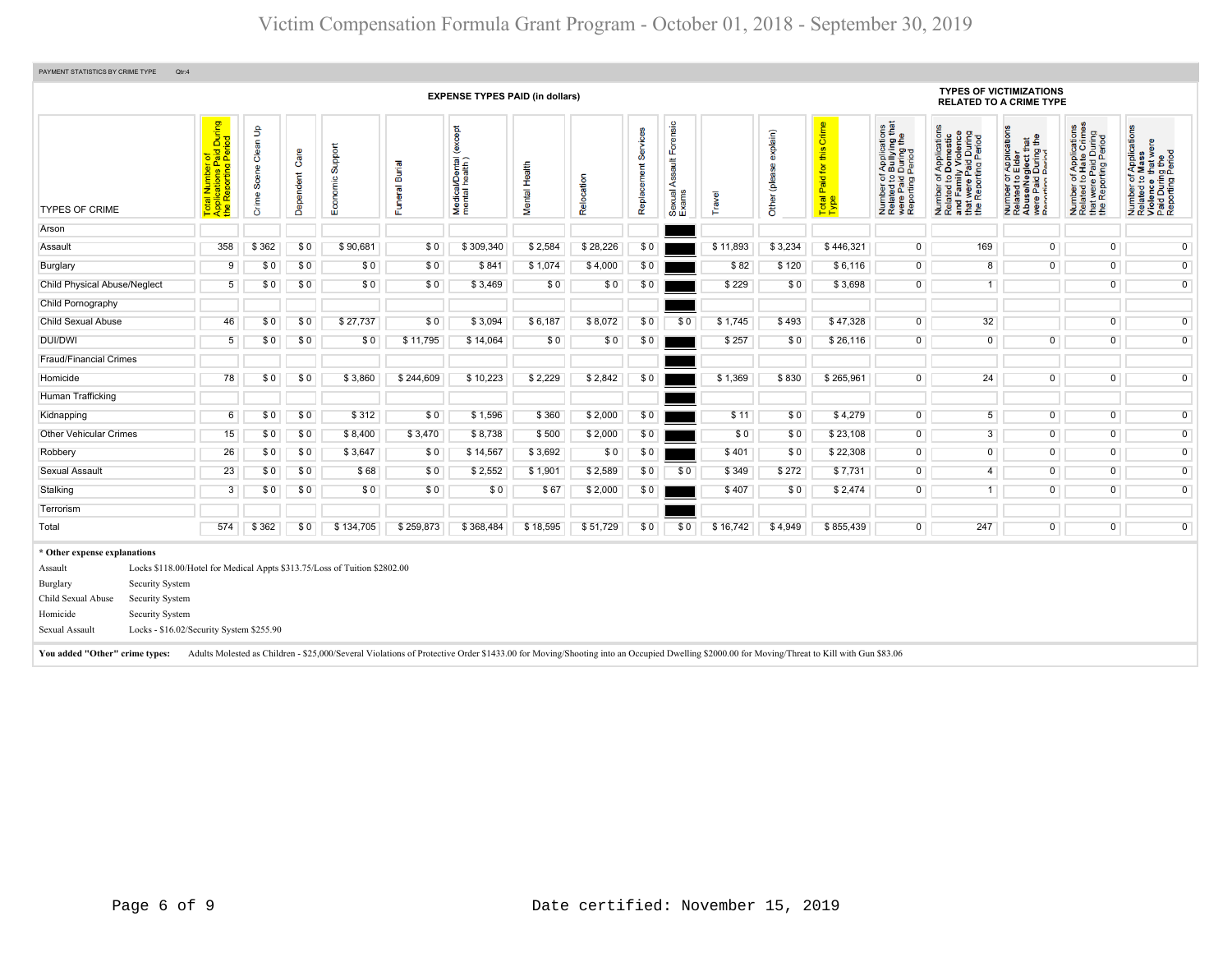| PAYMENT STATISTICS BY CRIME TYPE - Aggregated |                                                             |                                                                                |                         |                     |                         |                                                         |                   |                |              |                                          |          |                           |                                                                   |                                                                                                                                 |                                                                                                                       |                                                                                                                                                  |                                                                                                                                         |                                                                                                                                                     |
|-----------------------------------------------|-------------------------------------------------------------|--------------------------------------------------------------------------------|-------------------------|---------------------|-------------------------|---------------------------------------------------------|-------------------|----------------|--------------|------------------------------------------|----------|---------------------------|-------------------------------------------------------------------|---------------------------------------------------------------------------------------------------------------------------------|-----------------------------------------------------------------------------------------------------------------------|--------------------------------------------------------------------------------------------------------------------------------------------------|-----------------------------------------------------------------------------------------------------------------------------------------|-----------------------------------------------------------------------------------------------------------------------------------------------------|
|                                               | <b>EXPENSE TYPES PAID (in dollars)</b>                      |                                                                                |                         |                     |                         |                                                         |                   |                |              |                                          |          |                           | <b>TYPES OF VICTIMIZATIONS</b><br><b>RELATED TO A CRIME TYPE</b>  |                                                                                                                                 |                                                                                                                       |                                                                                                                                                  |                                                                                                                                         |                                                                                                                                                     |
| <b>TYPES OF CRIME</b>                         | During<br>iod<br>$\overline{\sigma}$<br>ő.<br>$\frac{1}{2}$ | $\mathbf{e}$<br>န္ဖ<br>8Ö<br>e)<br><b>S</b><br>$\mathbf \Phi$<br>$\frac{5}{5}$ | శ్రీ<br>한다<br>미<br>Depe | Support<br>Economic | <b>Burial</b><br>uneral | <b>Ta</b><br>i/Dental<br>health)<br>Medical<br>mental l | Health<br>Viental | b<br>Ĕ<br>Relo | ů<br>Replace | rensic<br>훈<br>芎<br>⋖<br>Sexual<br>Exams | Travel   | xplain)<br>(plea<br>Other | Crime<br>this<br>$\overline{\mathbf{p}}$<br>Paid<br>Total<br>Type | f Applications<br>b Bullying that<br>I During the<br>Period<br>Number of <i>I</i><br>Related to E<br>were Paid L<br>Reporting P | Number of Applications<br>Related to Domestic<br>and Family Violence<br>that were Paid During<br>the Reporting Period | T Application<br>b Elder<br>sglect that<br>During the<br>Pariod<br>Number of <i>I</i><br>Related to E<br>Abuse/Neg<br>were Paid D<br>Reporting P | f Applications<br>• Hate Crimes<br>Paid During<br>that were Paid During<br>the Reporting Period<br>$\frac{1}{2}$<br>Number<br>Related t | cation<br>f Applica<br>Mass<br>that wer<br>Deriod<br>Period<br>$\frac{1}{6}$<br>Number of<br>Related to<br>Violence t<br>Paid During<br>Reporting F |
| Arson                                         |                                                             | \$0                                                                            | \$0                     | \$10,033            | \$0                     | \$0                                                     | \$0               | \$7,505        | \$0          |                                          | \$782    | \$0                       | \$18,319                                                          | $\overline{0}$                                                                                                                  | $\overline{2}$                                                                                                        | $\Omega$                                                                                                                                         | $\overline{0}$                                                                                                                          | $\Omega$                                                                                                                                            |
| Assault                                       | 1,333                                                       | \$362                                                                          | \$0                     | \$325,554           | \$1,470                 | \$1,054,092                                             | \$28,061          | \$122,189      | \$2,971      |                                          | \$39,649 | \$4,736                   | \$1,579,084                                                       | 1                                                                                                                               | 564                                                                                                                   | $\overline{0}$                                                                                                                                   | 2 <sub>1</sub>                                                                                                                          | $\overline{0}$                                                                                                                                      |
| Burglary                                      | 22                                                          | \$0                                                                            | \$0                     | \$0                 | \$0                     | \$1,691                                                 | \$1,149           | \$6,870        | \$0          |                                          | \$422    | \$1,941                   | \$12,073                                                          | $\overline{0}$                                                                                                                  | 9                                                                                                                     | $\overline{0}$                                                                                                                                   | $\overline{0}$                                                                                                                          | $\overline{0}$                                                                                                                                      |
| <b>Child Physical Abuse/Neglect</b>           | 15                                                          | \$0                                                                            | \$0                     | \$6,900             | \$0                     | \$3,951                                                 | \$0               | \$2,334        | \$0          |                                          | \$1,394  | \$0                       | \$14,579                                                          | $\overline{0}$                                                                                                                  | 8                                                                                                                     |                                                                                                                                                  | $\overline{0}$                                                                                                                          | $\overline{0}$                                                                                                                                      |
| Child Pornography                             | $\overline{4}$                                              | \$0                                                                            | \$0                     | \$0                 | \$0                     | \$80                                                    | \$1,584           | \$0            | \$0          |                                          | \$1,058  | \$0                       | \$2,722                                                           | $\overline{0}$                                                                                                                  | $\overline{0}$                                                                                                        |                                                                                                                                                  | $\overline{0}$                                                                                                                          | $\overline{0}$                                                                                                                                      |
| <b>Child Sexual Abuse</b>                     | 185                                                         | \$0                                                                            | \$0                     | \$81,032            | \$0                     | \$14,695                                                | \$40,566          | \$27,914       | \$0          | \$0                                      | \$14,210 | \$493                     | \$178,910                                                         | $\overline{0}$                                                                                                                  | 105                                                                                                                   |                                                                                                                                                  | $\overline{0}$                                                                                                                          | $\overline{0}$                                                                                                                                      |
| DUI/DWI                                       | 12                                                          | \$0                                                                            | \$0                     | \$1,071             | \$25,793                | \$14,064                                                | \$0               | \$0            | \$0          |                                          | \$352    | \$0                       | \$41,280                                                          | $\overline{0}$                                                                                                                  | $\mathbf 0$                                                                                                           | $\overline{0}$                                                                                                                                   | $\overline{0}$                                                                                                                          | $\overline{0}$                                                                                                                                      |
| <b>Fraud/Financial Crimes</b>                 |                                                             |                                                                                |                         |                     |                         |                                                         |                   |                |              |                                          |          |                           |                                                                   |                                                                                                                                 |                                                                                                                       |                                                                                                                                                  |                                                                                                                                         |                                                                                                                                                     |
| Homicide                                      | 271                                                         | \$5,010                                                                        | \$0                     | \$51.096            | \$831,571               | \$12,883                                                | \$11.180          | \$9,694        | \$0          |                                          | \$2,651  | \$1,120                   | \$925.205                                                         | $\overline{0}$                                                                                                                  | 68                                                                                                                    | $\overline{0}$                                                                                                                                   | $\overline{0}$                                                                                                                          | $\overline{1}$                                                                                                                                      |
| Human Trafficking                             | $\overline{2}$                                              | \$0                                                                            | \$0                     | \$0                 | \$0                     | \$1,784                                                 | \$0               | \$0            | \$0          |                                          | \$0      | \$0                       | \$1,784                                                           | $\overline{0}$                                                                                                                  |                                                                                                                       | $\overline{0}$                                                                                                                                   | $\overline{0}$                                                                                                                          | $\overline{0}$                                                                                                                                      |
| Kidnapping                                    | 27                                                          | \$0                                                                            | \$0                     | \$312               | \$0                     | \$6,154                                                 | \$2,547           | \$9,525        | \$0          |                                          | \$978    | \$0                       | \$19,515                                                          | -1                                                                                                                              | 20                                                                                                                    | $\overline{0}$                                                                                                                                   | $\overline{0}$                                                                                                                          | $\overline{0}$                                                                                                                                      |
| <b>Other Vehicular Crimes</b>                 | 60                                                          | \$0                                                                            | \$0                     | \$22,646            | \$24,384                | \$49,150                                                | \$9,004           | \$4,372        | \$0          |                                          | \$231    | \$0                       | \$109,786                                                         | $\overline{0}$                                                                                                                  | 21                                                                                                                    | $\overline{0}$                                                                                                                                   | $\overline{0}$                                                                                                                          | $\overline{0}$                                                                                                                                      |
| Robbery                                       | 69                                                          | \$0                                                                            | \$0                     | \$10,861            | \$0                     | \$28,836                                                | \$4,384           | \$12,100       | \$0          |                                          | \$10,831 | \$473                     | \$67,485                                                          | $\overline{0}$                                                                                                                  | 1                                                                                                                     | $\overline{0}$                                                                                                                                   | $\overline{0}$                                                                                                                          | $\overline{0}$                                                                                                                                      |
| Sexual Assault                                | 92                                                          | \$0                                                                            | \$0                     | \$2,433             | \$0                     | \$21,919                                                | \$6,387           | \$11,349       | \$0          | \$0                                      | \$4,429  | \$728                     | \$47,244                                                          | $\overline{0}$                                                                                                                  | 21                                                                                                                    | $\overline{0}$                                                                                                                                   | $\overline{0}$                                                                                                                          | $\overline{0}$                                                                                                                                      |
| Stalking                                      | 6                                                           | \$0                                                                            | \$0                     | \$0                 | \$0                     | \$0                                                     | \$425             | \$2,000        | \$0          |                                          | \$429    | \$421                     | \$3,275                                                           | $\overline{0}$                                                                                                                  | 4 <sup>1</sup>                                                                                                        | $\overline{0}$                                                                                                                                   | $\overline{0}$                                                                                                                          | $\overline{0}$                                                                                                                                      |
| Terrorism                                     | 3                                                           | \$0                                                                            | \$0                     | \$28,885            | \$0                     | \$972                                                   | \$0               | \$0            | \$0          |                                          | \$0      | \$0                       | \$29,857                                                          | 0                                                                                                                               | $\overline{0}$                                                                                                        | $\overline{0}$                                                                                                                                   | $\overline{0}$                                                                                                                          |                                                                                                                                                     |
| Total                                         | 2.108                                                       | \$5,372                                                                        | \$0                     | \$540,822           | \$883,217               | \$1,210,270                                             | \$105.288         | \$215.852      | \$2.971      | \$0                                      | \$77,412 | \$9.913                   | \$3.051.118                                                       | $\overline{2}$                                                                                                                  | 824                                                                                                                   | $\overline{0}$                                                                                                                                   | $\overline{2}$                                                                                                                          | $\overline{2}$                                                                                                                                      |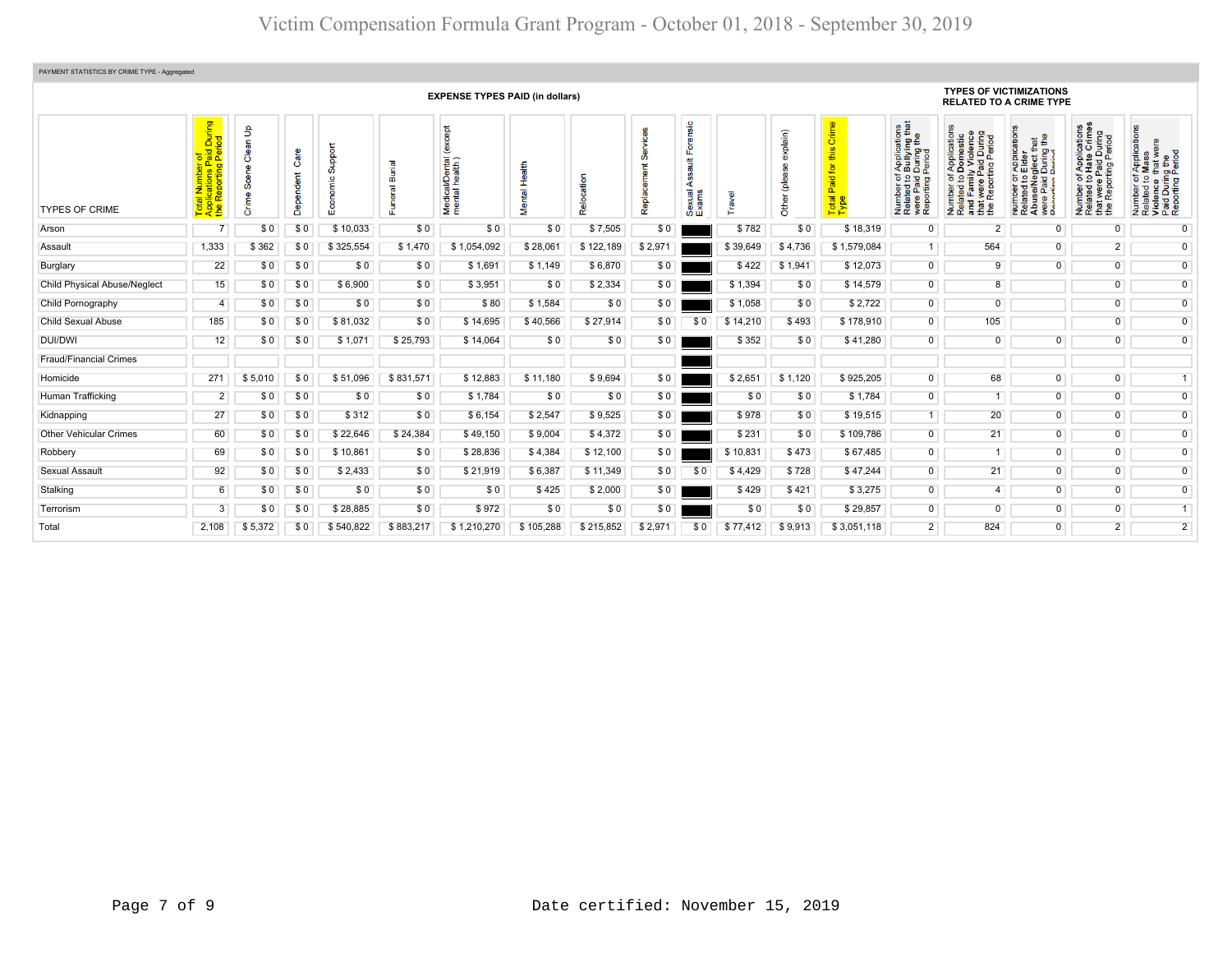# NARRATIVE QUESTIONS

#### 1. **Please explain any significant change in the number of applications received during the reporting period.**

There were no significant changes.

#### 2. **The average length of time to process an application for claim eligibility for compensation**

Count days from time of receipt of application to decision. 202

Please explain your state's procedure for processing an application for claim eligibility, from time of receipt of application to decision. Application is proofed upon receipt to make sure it is complete; the information from the application is then entered into our data base; a letter is sent to the claimant advising what information is still needed from them and what information we have requested on their behalf; letters are generated and mailed out with authorization of release attached; the claim is reviewed each time new mail is received on the claim; claim notes are updated and additional request may be generated; if enough information has not been received at the 45 day call-up to make a decision then a second request letter is sent to the claimant advising what information is still needed to process their claim and second request letters are sent out to those that still have not responded to our request; mail is still reviewed as received; at 150 days the claim is reviewed by the Ombudsman and they may send out additional request at that time; by Code, the claimant has 180 days from the date of creation to finalize the information on their claim; court case information is gathered and updated in the claim and the decision is made; if the claimant disagrees with the decision on the claim they then have 45 days to request a reconsideration or file an appeal. The claim is reviewed any time additional information is received and additional follow-up or awards are processed accordingly.

#### 3. **Does your state have a victim satisfaction survey?**

No

## 4. **Please describe any emerging/major issues or notable trends that were encountered in your state that had an impact on your program's ability to meet the needs of crime victims during the reporting period.**

None

### 5. **Please describe in detail efforts taken to serve Victims of Federal Crime during the reporting period.**

We continue to work with the FBI Advocates directly on any Federal Crimes that are found to be eligible under the Fund.

## 6. **Please describe any notable activities during the reporting period that improved the process of victim compensation services.**

The Fund continues to grow its Outreach Services to increase awareness to victims and those that work with victims. We continue to look for ways within our office to increase our quality of service to same. We support partnership programs throughout the State. Additionally, we continue to work with our Information Systems to increase web-based training programs for advocates and providers.

## 7. **Please describe in detail ways in which your state used VOCA Administrative funds and the impact of these funds on the state's ability to improve victim compensation services during the reporting period.**

VOCA Funds are strictly used to pay on claims.

## 8. **Were there any laws, initiatives, or policy changes in your state regarding victim compensation during the reporting period? If yes, please briefly describe them and their impact.**

Changes made to the Code: HB 2773 removes the current \$600 limit placed on the amount that may be awarded to a crime victim for total loss of earnings resulting from incapacity. The bill also increases from \$5,000 to \$10,000 the maximum amount a claimant may be awarded from the Criminal Injuries Compensation Fund for expenses directly related to funeral or burial costs. Additionally, the bill increases from \$25,000 to \$35,000 the maximum aggregate award received by a claimant as a result of an injury or death. This change is effective July 1, 2019 and will apply to crimes committed on or after July 1, 2019. So far, it is to early to see the impact of these change.

## 9. **Please describe system-coordination efforts with prosecutors, law enforcement, courts, U.S. attorneys' offices, tribal systems, State VOCA Victim Assistance Coordinator, or other key personnel within the criminal justice system in your state to reduce barriers to victims who may apply to receive victim compensation.**

We continue to work with prosecutors, law enforcement, courts, victim advocates and any other program/agency that works with victims and their families to educate them on the Fund and other resources available to them.

### 10. **Please explain any public outreach efforts to improve awareness of your program.**

We have a full-time Training and Outreach Coordinator that travels the State of Virginia educating victims and those that work with victims on the Fund. We have a web based program for providers wherein they can access basic/limited claim status but are required to complete a training overview of the Fund and its purpose prior to access of the program. We use brochures; "tear-off" sheets for police officers; promotional items and table at victim related events.